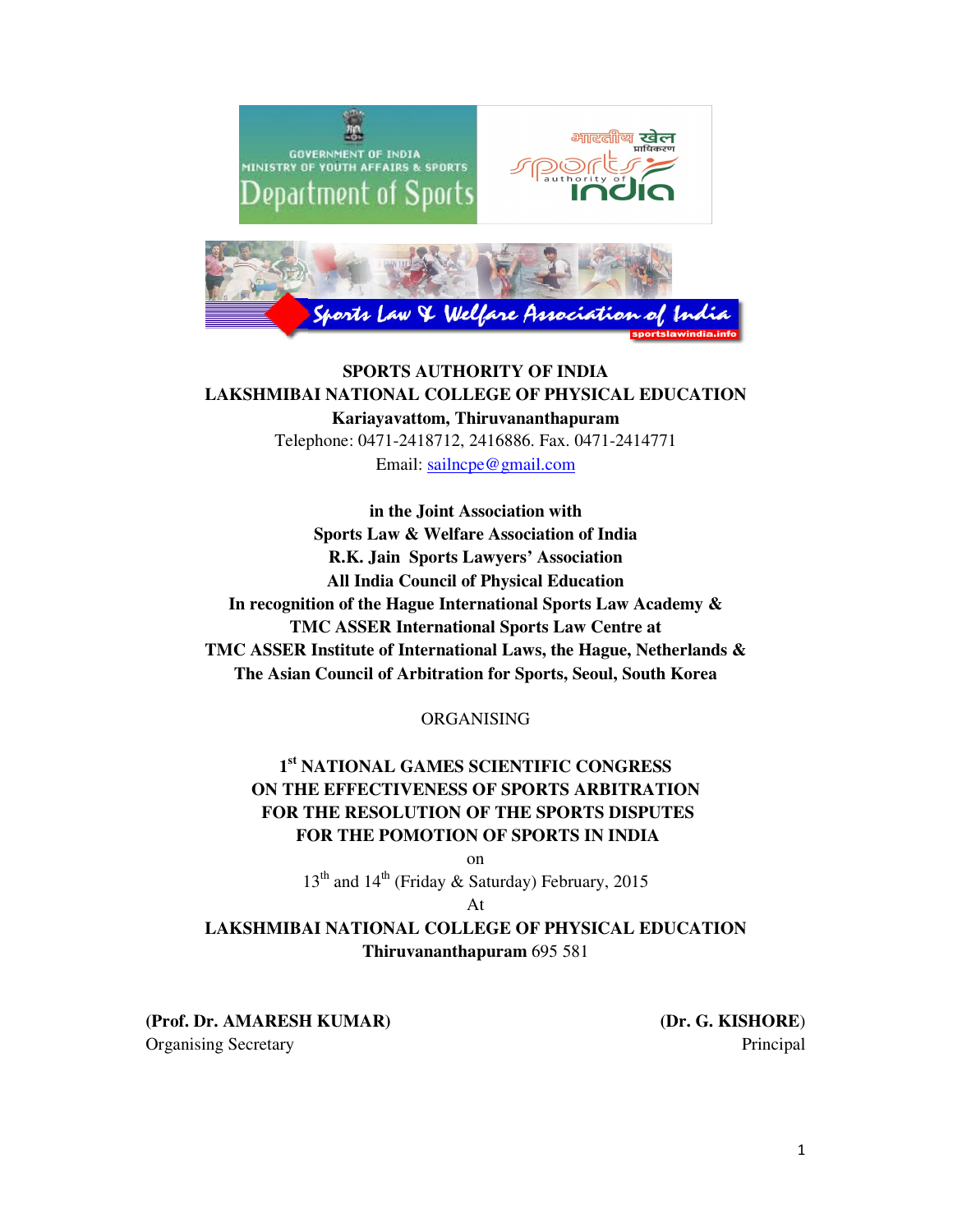## **Sports Law in India:**

Entry 33 in the Seventh Schedule of our Constitution has provided a provision for the State as well as Centre to make and enact laws on regulation, registration and recognition of Associations involved in Sports. In India, the provincial Sports Bodies work under non profit making organizations either under the Societies Registration Act or the Company law jurisdiction, Rule and Regulation like statutory orders and act only as secondary legislations supplementing.

In the recent past the country has faced an very disaster and set back by way losing the medals of Ms. Srita Devi and many disputes related to Sports Bodies and Doping are pending before the Courts. All these litigations are taking a long course for the resolution but in this course of long legal battled the Indian Athletes suffer a lot. Whereas under the provisions of the International Court of Arbitration for Sports under the Rule 61 of Olympic Charter all the Sports Disputes shall be resolved as per the law of the Sports.

The very First Statues of the International Court of Arbitration for Sports has been enacted in the 86<sup>th</sup> Session of the IOC in New Delhi. India has not acted upon this Court of Arbitration for Sports where as 273 Nations signatory of the Paris Agreement are following the Court of Arbitration for Sports.

 The Minister for Youth Affairs & Sports, Govt. Of India had replied to Parliament of India that 'Sports' is a State subject. Promotion & development of sports including setting up of a grievance redressal mechanism, is the responsibility of the concerned National Sports Federation (NSF) and the State Governments. However, Government has laid down guideline s for redressing the grievances relating to prevention of sexual harassment of women athletes, selection of players, prevention of age fraud etc. The Guidelines of 2001 laid down the princi ples,

which now stand subsumed in the National Sports Development Code of India (NSDCI) 2011 . The guidelines aim at protection of sportspersons` interests and their welfare, and quick and impartial redressal of their grievances. Under the guidelines, each NSF is required to introducemachinery for redressal of players' grievances. This machinery is required to be ves ted with the

authority to redress grievances speedily. Appeal and other procedures are, therefore, to be codified and circulated.

Hence this Conference cum Work Shop is being organised during the period of the National Games being organised under the auspicious of the Indian Olympic Association. So as the maximum number of the IOAs, NSOs members and Athletes can be benefited by this Conference cum Work Shop.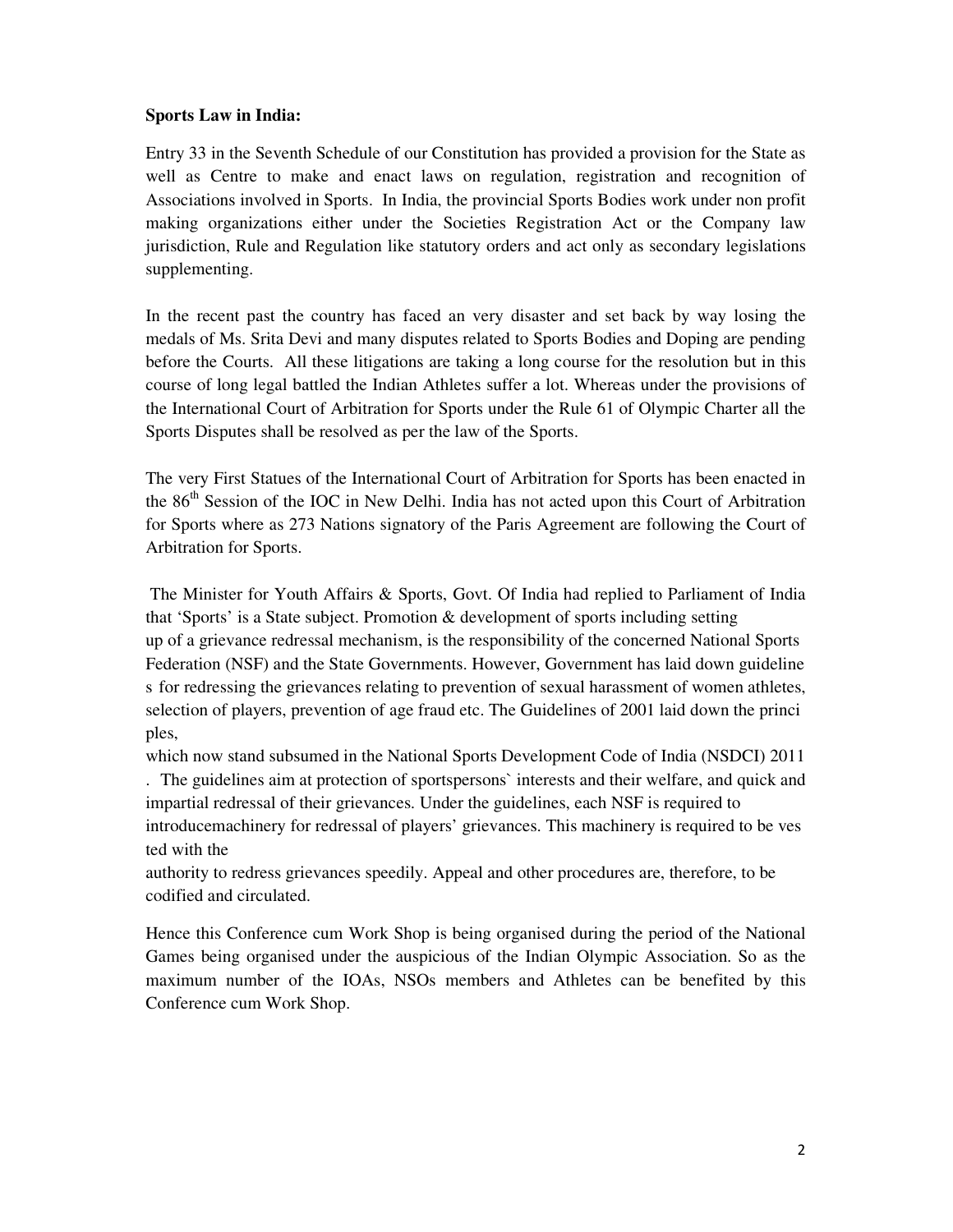## **AIMS OF THE SEMINAR**

\* Sports Arbitration and Mediation need for constitution of a, "Sports Dispute Redressal Arbitration mechanism" independent of Indian Olympic Association, National Sports Organisation and Role of Government of India as per Rule – 61 of the Olympic Charter and Court of Arbitration for Sports, Lausanne, Switzerland..

\*Indian Sports Policies vis-à-vis to the Olympic Laws and Indian Court of Arbitration for Sports, need for an independent panel regardless of IOA, NSO and Governmental Bodies involved in Sports ;

- \* Organisational Matter of Indian Sports Organisation with reference to the Olympic Laws;
- \* Research in Sports Law in India and
- \* Doping a menace for Athlete and application of WADA and CAS in Indian Sports
- \* Players Agents World Wide and Legal Aspects in Indian Sports for Dispute Redressal
- \* Harassments in Sports
- \* Broadcasting and TV rights
- \* Scope of International Arbitration Award (CAS) on Indian Sports

To provide for promotion and development of sports and welfare measures for sportspersons, promotion of ethical practices in sports (including elimination of doping practices, fraud of age and sexual harassment of women in sports) constituting and establishing bodies to deal with Sports Disputes, Ethics, Elections and Athletes representation and for matters connected therewith or incidental thereto.

United Nations in its resolution 58/5 adopted by the General Assembly recognises sport as a means to promote education, health, development and peace; the International Convention provides for action against doping in sports and India ratified the said Convention. It provides that public authorities and the organisations responsible for sports have complementary responsibilities to prevent and combat doping in sport, notably to ensure the proper conduct, on the basis of the principle of fair play in sports events and to protect the health of those who take part in them;

All sports related disputes in the whole world are settled by the International Court of Arbitration for Sports situated at Lausanne, Switzerland through a panel of eminent experts in the field of law, medicine, sports and others.

 The International Olympic Committee (IOC) had given directions to the IOA to constitute the Indian court of Arbitration for Sports in order to resolve all sports related disputes within the territory of India. Complying with the directives of the International Olympic Committee, the IOA has constituted the Indian Court of Arbitration for Sports in 2011 to settle all sportsrelated disputes in the country. The ICAS will have eight members - all retired justices of higher judiciary - including former Supreme Court judge AR Lakshmanan.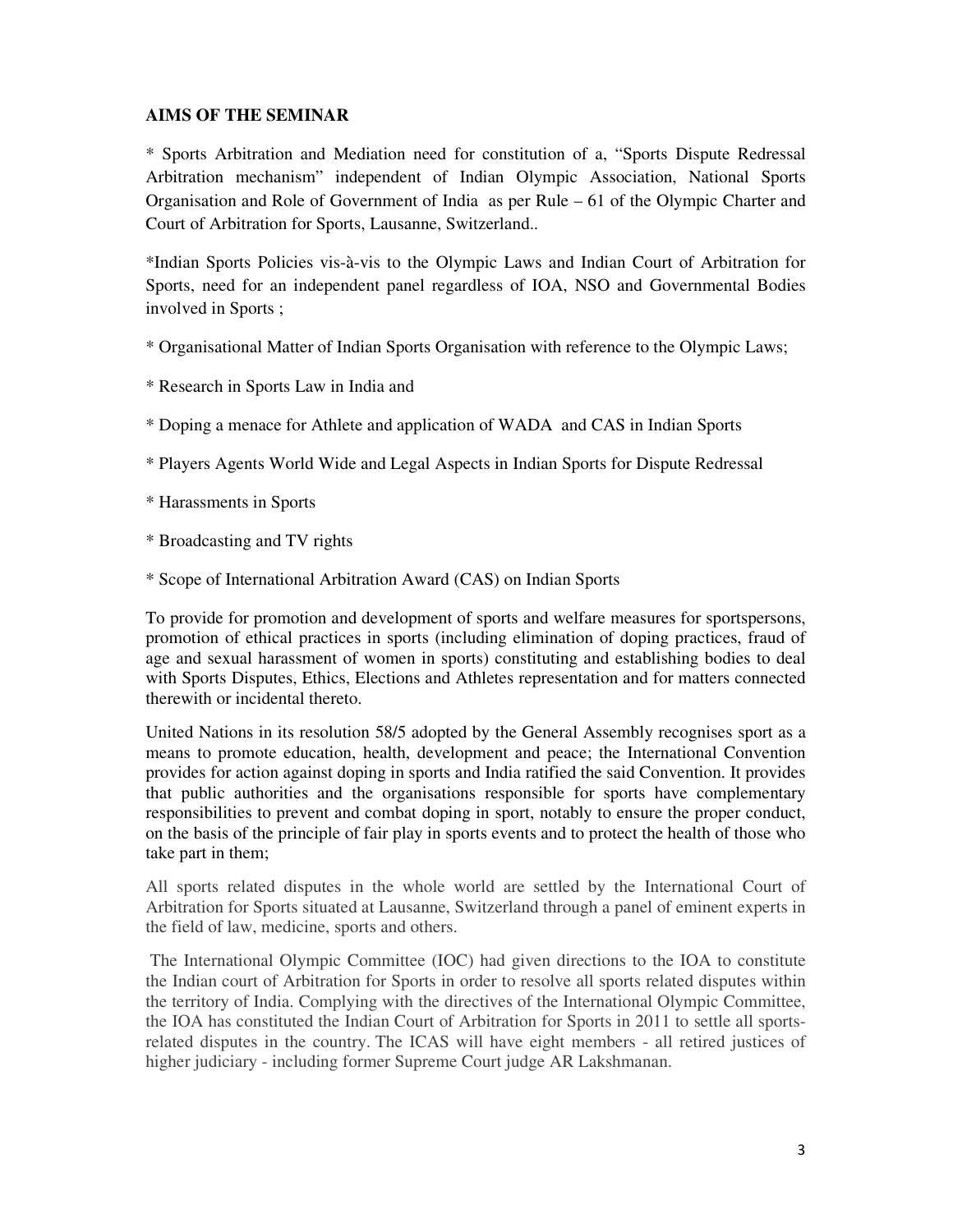The Workshop analyses the need, scope and functioning of the Indian Court of Arbitration for Sports in resolving Sports Disputes in India.

### **Resource Speakers:**

- 1. **Dr. A.R. Lakshmanan**, Judge, Supreme Court of India (Retd.) Chairman, Law Commission of India and Indian Court of Arbitration for Sports;
- 2. **Dr. R.K. Ananad**, Senior Advocate, Supreme Court of India, Chairman Delhi State Bar Council, Advocate of the Prime Ministers of India Smt. Indira Gandi, Rajeev Gandhi and P.V. Narshimha Rao. Arbitrator and Mediator, Court of Arbitration for Sports, Lausanne and Chairman of the Legal Committee of the Indian Olympic Association;
- 3. **Prof. ac. Avv. Lucio Colantuoni**, *Director, S*PORTS LAW RESEARCH CENTER MILAN (Italy)TAS-CAS Arbitrator and Mediator – Lausanne, Board of Director, International Sports Law Association Athens;
- 4. **Ms. Karen L. Jones**, JD, MA, Coordinator, Hague International Sports Law Academy, the Hague, *Adjunct Faculty, Online Course Developer,* International Comparative Sports Law, John Marshall Law School, Chicago, Illinois (USA), *Program Coordinator/Researcher/Editor ISLJ,* T.M.C. Asser Instituut, The Hague, The Netherlands, *Lecturer/Course Developer,* Legal Aspects of Sports Management and Sports Law, Hogeschool van Amsterdam, Amsterdam University of Applied Sciences, International Sports Management & Business program, Amsterdam, The **Netherlands**
- 5. **Prof. Dr. Amaresh Kumar**, Advocate, Supreme Court of India, Secretary General Asian Council of Arbitration for Sports, Seoul (South Korea) and Sports Law India, New Delhi, Sports Attorney and Lawyer, CAS, Lausanne. Author of Sports Laws and Sports Dispute Resolution, Doping and Physical Education, Sports Management & Olympic Studies. Member Board of Advisory of the International Sports Law Journal, Published from TMC ASSER International Sports Law Centre, the Hague. Former Reader Sports Management & Olympic Studies, LNIPE (Deemed University), Gwalior, Principal of Many Physical Education Institutions,
- 6. **Smt. Mrinal Amaresh**, Advocate, Supreme Court of India, Founder Member, Sports Law & Welfare Association of India, Sports Attorney on the Racial and Gender Discrimination in Sports.
- 7. Ms. **Girija Krishan Varma**, LL. M. (Cornell. U.), USA *Fellow,* Stanford Univ., USA, *Attorney,* Trade Marks, Copyrights, Designs and Patents, enforcement of Noncompete and Trade secrets, Corporate laws, Competition and Right to Information laws. only Indian Lawyer empanelled as a Mediator on the INTA (International Trade Mark Attorney's) panel of Mediators. A regular speaker at conferences, seminars and TV programs on Intellectual Property, Anti- Corruption, Arbitration and Sports Law.
- 8. **Mr. Govind K Bharatan**, Senior Advocate, Kerala High Court and Standing Counsel of Sports Authority of India Lakshmibai National College of Physical Education. Thiruvanantpuram.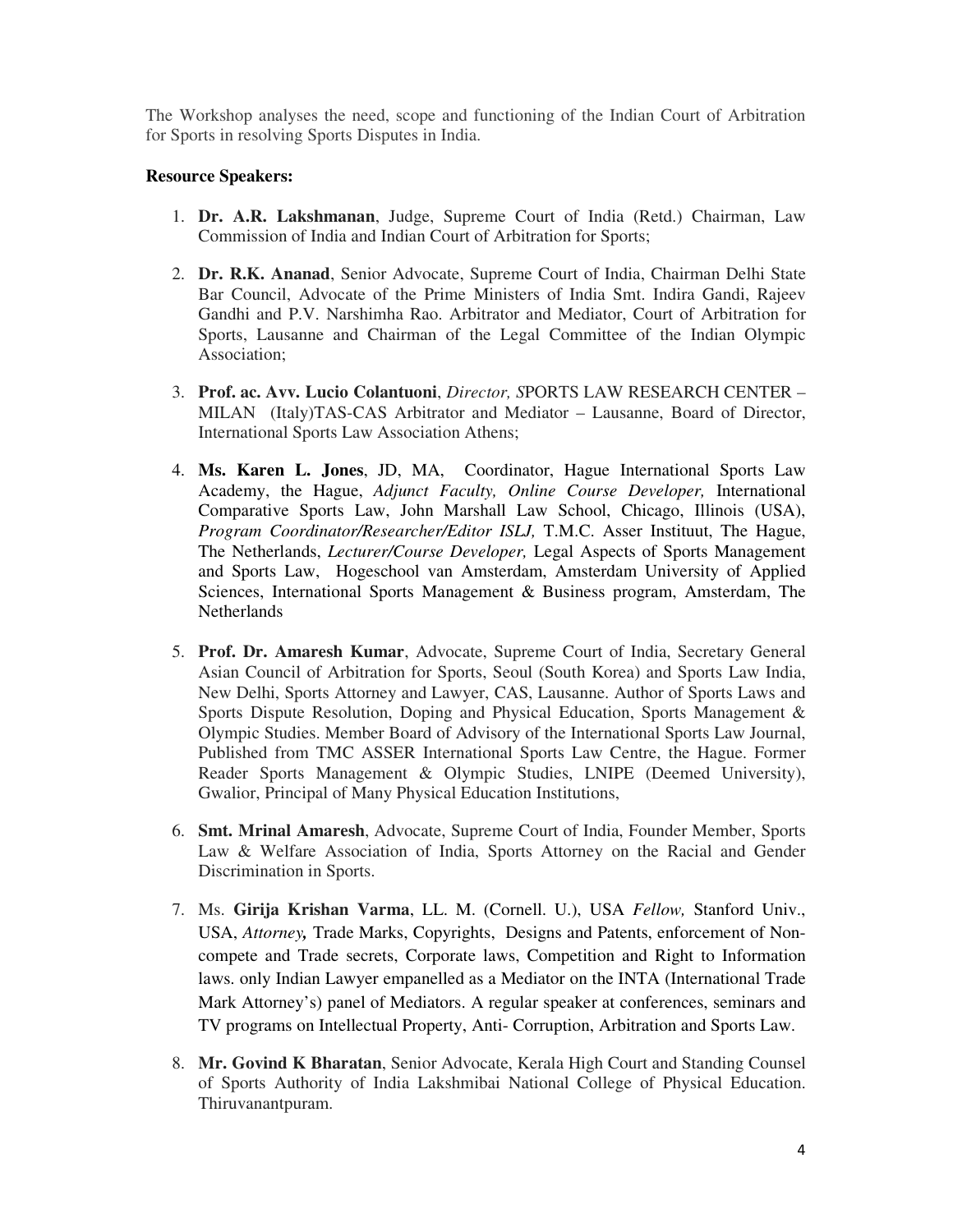- **9. Dr. Shaji Prabhakaran**, FIFA Regional Development Officer (South and Central Asia) from October 2011. Operating from FIFA Development Office, Delhi and managing all projects, programmes and activities of FIFA in the region. Director Vision & National Teams & Youth (Head of Football Development). All India Football Federation (AIFF),
- **10. Shri Abhinav Thakur**, Advocate Supreme Court of India, Member Academic Committee of the Sports Law India. Presently Working in Law and Advocacy, Public Policy and legislative research Consultant. Associated with Bharatiya Janata Party Core Group for Research and Feedback to Hon'ble Prime Minister, Shri Narendra Modi for the Public Information.

#### **Target audience:**

Office Bearers of the Indian Olympic Association and National Sports Federations. Advocates, Lawyers Arbitrators, Attorneys working in arbitration and sports law, representatives of clubs and sport associations and Sports Authorities of India, staff of legal departments, in-house counsel with companies active in the field of sport whose contracts or articles of association provide for CAS jurisdiction and Sports Litigations, Law Students Faculty of the Law Universities and Institutions and Directors of Sports of the University and Colleges.

#### **Objectives of the seminar:**

In its first day, this year's seminar will offer a discussion of selected questions arising from some of the most topical contemporary issues in sports law: the entry into force of a revised CAS Code of arbitration, the questions raised by the Athlete's Passport as indirect evidence of doping, and the legal issues associated with sports betting. The second day of the seminar, in keeping with what can now be considered as a tradition, will be devoted to football-related topics, including the abundant CAS jurisprudence in football matters. And

## **Registration:**

You may register until 11 February 2015 by filling in the attached form and returning it by e- mail to dramaresh@sportslawindia.info or sailncpe@gmail.com ALONG WITH THE PROOF OF PAYMENT OR BANK RECEIPT BY MAKING A PAYMENT TO THE ACCOUNT DIRECTLY

#### **Bank Account Details of SAI LNCPE:**

Bank : State Bank of Travancore

Account No : 57007268936

IFSC Code : SBTR0000043

Alternatively, you may register online at the web site mentioned below. Please note that the number of participants is limited. For any cancellations made after 11 February, 2015 the participation fee will nevertheless be due. An admission card for the seminar will be issued to you at the venue.